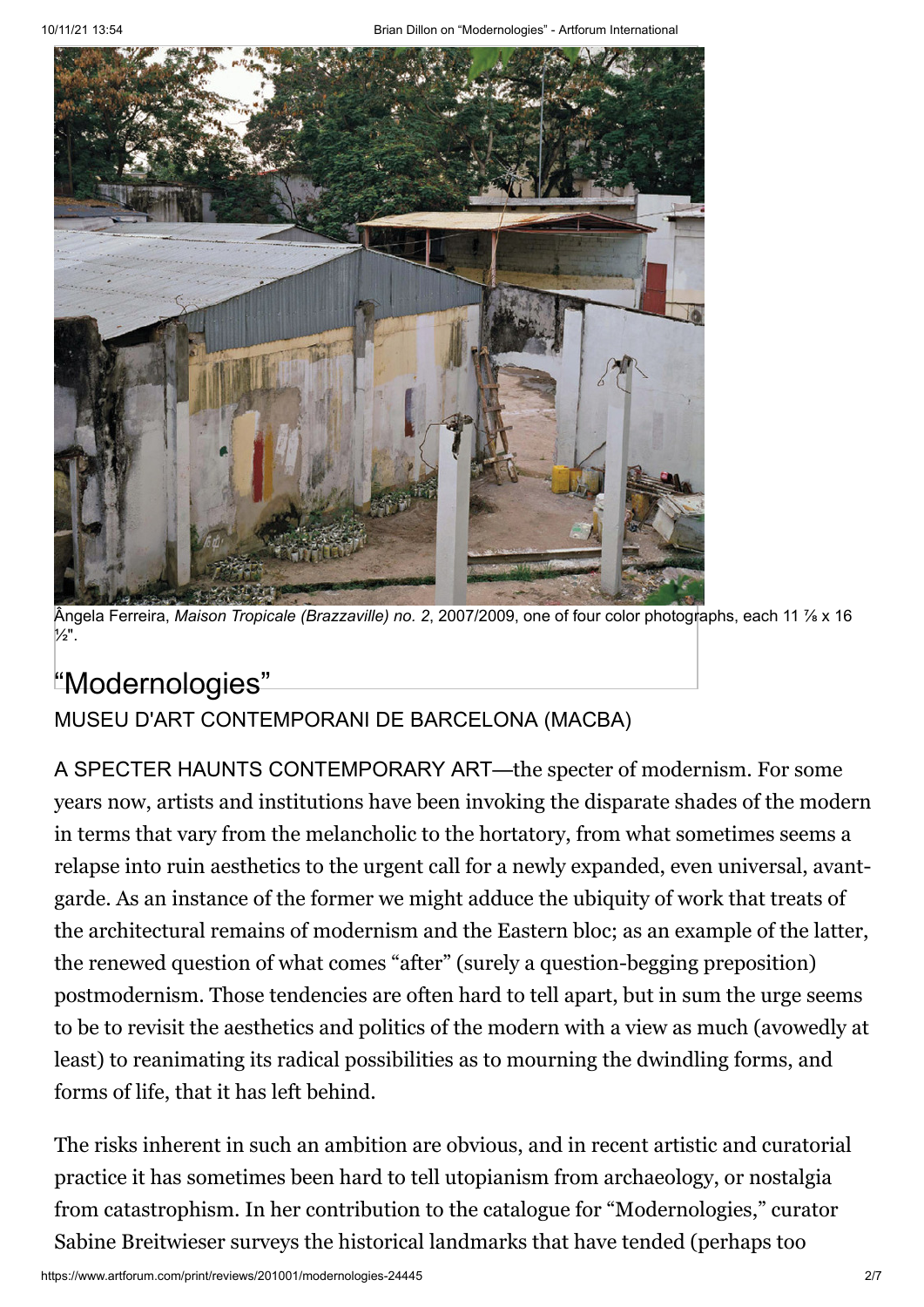readily) to orient much commentary on the putative return to the problematics of the modern. There is first of all the end, or ends, of architectural and urbanist modernism, here pegged (following Charles Jencks's notorious formulation) to the demolition of the Pruitt-Igoe housing complex in Saint Louis, on March 16, 1972—a punctual ending now routinely mirrored or elaborated by easy reference to the destruction of the World Trade Center. Then there are the ostensible infrastructural and political ends of Communism and colonialism, also subsequently and respectively complicated by the advent of a certain *Ostalgie*—to which many Western artists have not been immune—and the unending hubris of a globalizing neocolonialism.

Breitwieser is well aware of the paradoxical nature of these narratives of the collapse of modernism. The familiar historical coordinates that she cites make clear the treacherousness of any discourse on historical ends, and a proper suspicion of announcements of our historical distance from the recent past surely carries over too into treatments of a vanished artistic or literary modernism. In her introduction to the "Modernologies" catalogue, Breitwieser quotes an instructive passage from Raymond Williams's 1987 lecture "When Was Modernism?" Williams writes, "The innovations of what is called Modernism have become the new but fixed forms of our present moment. If we are to break out of the non-historical fixity of post-modernism, then we must search out and counterpose an alternative tradition taken from the neglected works left in the wide margin of the century . . . to a modern *future* in which community may be imagined again." The contradictions in that exhortation are telling: On the one hand, we are "in" the static dehistoricized instant of postmodernism, and must perform the (almost caricaturedly modernist) act of *breaking* with its impasse. On the other, we can effect that breach only by acknowledging that modernism itself advanced at different speeds, in overlapping moments, and was decidedly unpunctual.

It was around this perplex of competing modernist impulses—rather than, say, a mere archaeology of styles or declared resurgence of a central universalizing imperative—that "Modernologies" sought to organize more than one hundred works by some thirty artists and collectives, most of them resident in Europe, however expansive the geopolitical histories by which they were exercised. I say "modernist" because, in truth, the wider topic of *modernity*flagged in the exhibition's subtitle seemed comparatively occluded in most cases. Or rather, it seemed that at those moments when it was a process of modernization that was at issue—the works that engaged certain colonial histories were the most obvious examples—it was precisely in terms of a cultural modernism that the stakes of the situation were most fully expressed, modernism providing (as Fredric Jameson famously put it) an accelerated response to, or critique of, the predicament of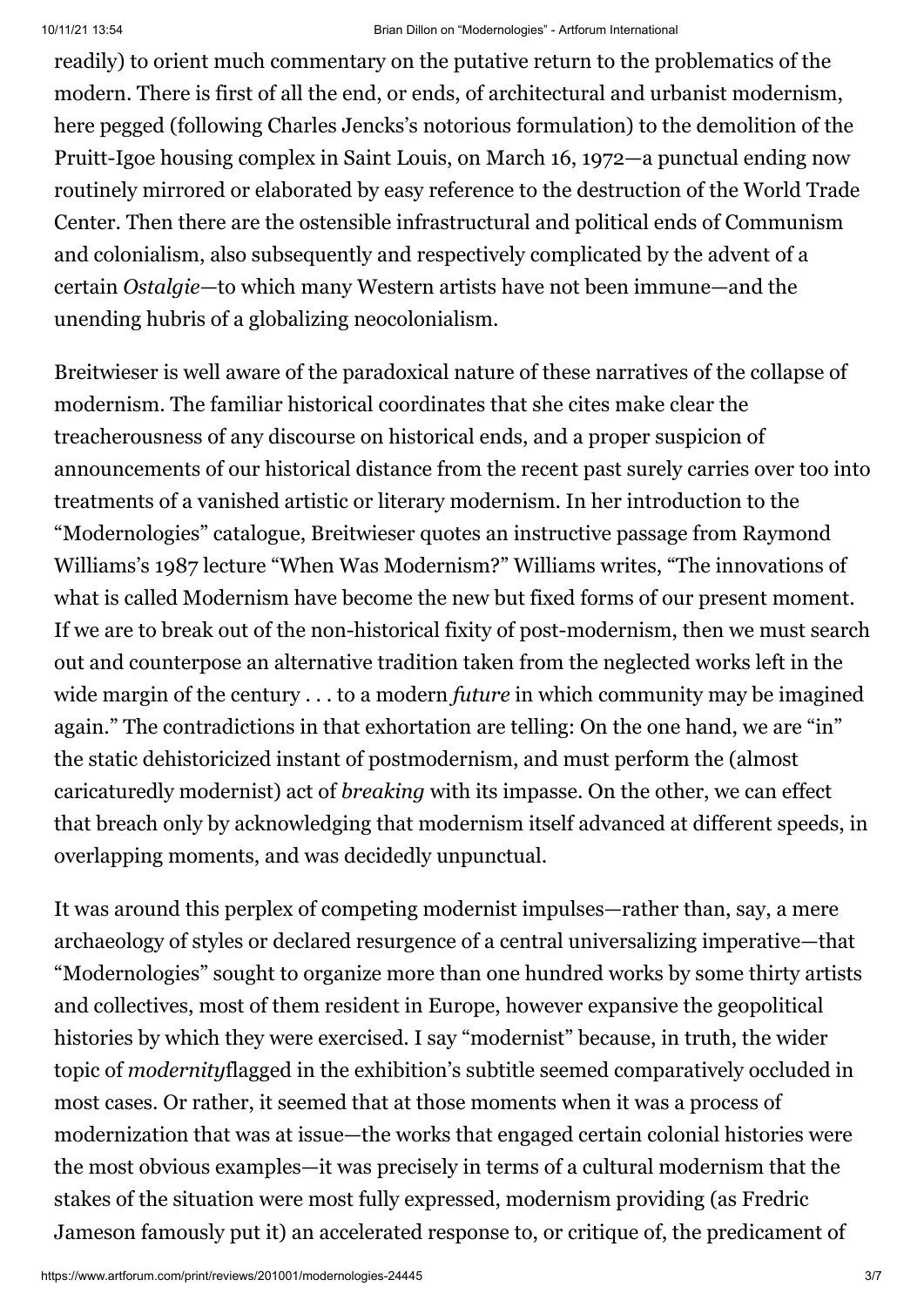#### 10/11/21 13:54 Brian Dillon on "Modernologies" - Artforum International

modernity. This was a crucial caveat to the critical and recuperative ambitions of the exhibition, because one inadequate response to Williams's demand for "an alternative tradition" would be simply to exhume the hidden or marginal practices as yet unrecognized in official histories of modernism. At its most successful, "Modernologies" instead revealed the complex imbrications of official, "minor," and (post-)colonial modernisms alike with the machinery of modernity.

Especially apropos in this regard was Ângela Ferreira's installation *Maison Tropicale*, 2007, which in scale models, drawings, and photographs reworked elements from the design and history of a specifically colonial modernism and its neocolonial aftermath. Only a handful of prototypes of Jean Prouvé's Maison Tropicale—a prefabricated dwelling of steel and aluminum, designed in the late 1940s—were built and flown to Niamey in Niger and Brazzaville in the Republic of the Congo. Since stripped from their sites and sold on the art market as retro-futurist instances of modular living, the structures stand not only as examples of the peremptory imposition (and withdrawal) of modernism but also as lessons in the West's recycling of its own defunct utopianism. Ferreira has photographed the sites where the houses once stood—in one case, the reinforced-concrete pillars of the Maison are still extant, like limbs torn from their sockets, while the juxtaposition of images of construction and ruin recalls nothing so much as Robert Smithson's Passaic, New Jersey: a half-imaginary place stranded between utopia and catastrophe. Ferreira's wooden scale models of the houses, flatpacked for delivery, suggest she is both enthralled by Prouvé's vision of a late- or postcolonial future and quite aware of the ironies of the shift from political paternalism to market opportunism.

A similar historical narrative—though in this case unfolding largely according to the interior stresses of a nascent nation-state—ghosts Katja Eydel's photographic installation *Model ve Sembol: The Invention of Turkey*, 2005–2006, a record of Turkish national holidays and the architectural backdrops against which their associated celebrations take place. Following the institution of the Republic of Turkey in 1923, modernization soon came to include, at Mustafa Kemal Atatürk's insistence, the construction of a modern capital in Ankara. Contemporary Ankara is filled (as is the country's former capital, Istanbul) with relics of a midcentury secular modernism that vies today with the architecture of global capital and tourism. To live among such buildings is to be constantly reminded of the intimacy of modernism and the political construction of nationhood. The force of Eydel's photographs lies precisely in their juxtaposition of monumentally overdetermined buildings with the rituals of daily life.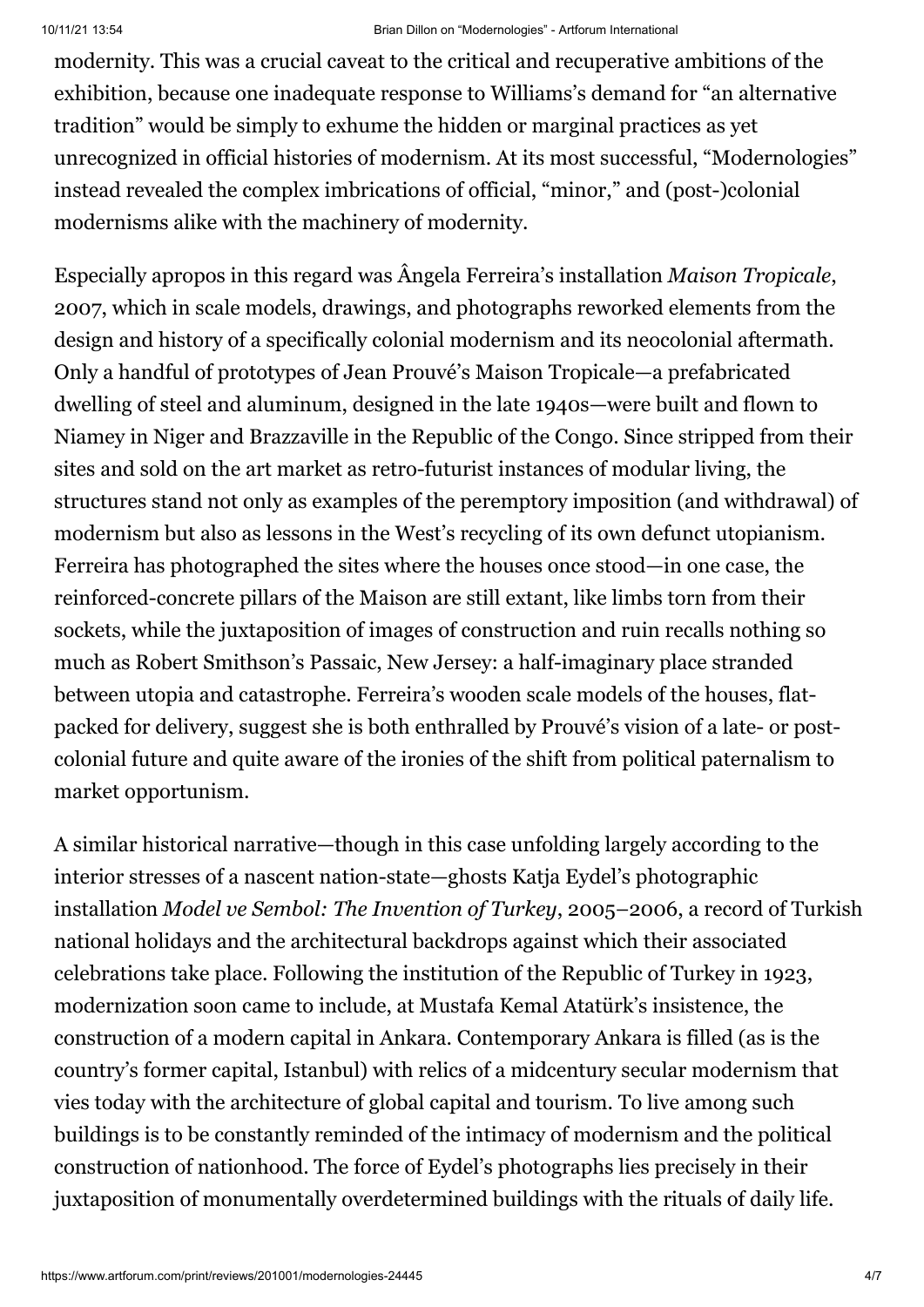### #image 2#

Several of the artists in the show seemed dedicated to the reanimation of aspects of Western European modernism that had fallen into unmeaning desuetude or had lost their original political charge and become mere reminders of a vanished aesthetic. One of the virtues of "Modernologies" was that it traced the exploration of aging modernism back to work that was made uneasily close to the era of architectural modernism itself work such as Stephen Willats's *Compartmentalised Cliff*, 1977, a diagrammed representation of the controlled but potentially liberated lives of the inhabitants of a Paris tower block. Martha Rosler's 1993 video *How Do We Know What Home Looks Like?*, made as part of a collaborative project at Le Corbusier's Unité d'Habitation at Firminy in France, is also not yet of a moment when the dilapidated building could be seen as the embodiment of a recuperable (rather than simply decayed) utopia. Nor had the contemporary sense of nostalgia for the future anterior of modernism yet consolidated itself in 1987, when Dan Graham and Robin Hurst made the six photomontage panels of *Private "Public" Space: The Corporate Atrium Garden* (subsequently repurposed as *Corporate Arcadias* in *Artforum* at the end of that year). Graham and Hurst present a history of artificial environments that—somewhat in the manner of Peter Sloterdijk's writings on architecture and atmospherics—links nineteenth-century arcades to science fiction via the vitrined precincts of Manhattan office buildings.

More recent work risked a kind of antiquarianism when seen alongside this slightly older critical heritage. (Christian Philipp Müller's new installation-*cum*-archive of "Forgotten Future," his 1992 show at the Kunstverein München, also suggested that the current critical-nostalgic approach to modernism has been in the air for some time.) Three works, however, stood out for their enigmatic but charged resuscitation of aspects of modernist architecture. In Dorit Margreiter's *zentrum*, 2006—a black-and-white video transferred to 16-mm film—a long-dead neon sign attached to a GDR-era housing complex in Leipzig, Germany, is briefly brought back to life (of a sort) when its tubes are wrapped in reflective tape and spotlights are trained on the building at night. Domènec's installation *Existenzminimum* (Existential Minimum), 2002, consisted of a leaflet, video, and sculptural hut or bunker modeled on Mies van der Rohe's 1926 memorial (later destroyed by the Nazis) to Rosa Luxemburg and Karl Liebknecht. Conflating two signal instances of prewar modernism—Mies's monument and the "minimum dwelling" proposed at the Congrès International d'Architecture Moderne in 1929—the work imagines a utopian crawl space in which those histories might be dreamed again. And in Runa Islam's film *Empty the Pond to Get the Fish,* 2008, the Austrian pavilion built for